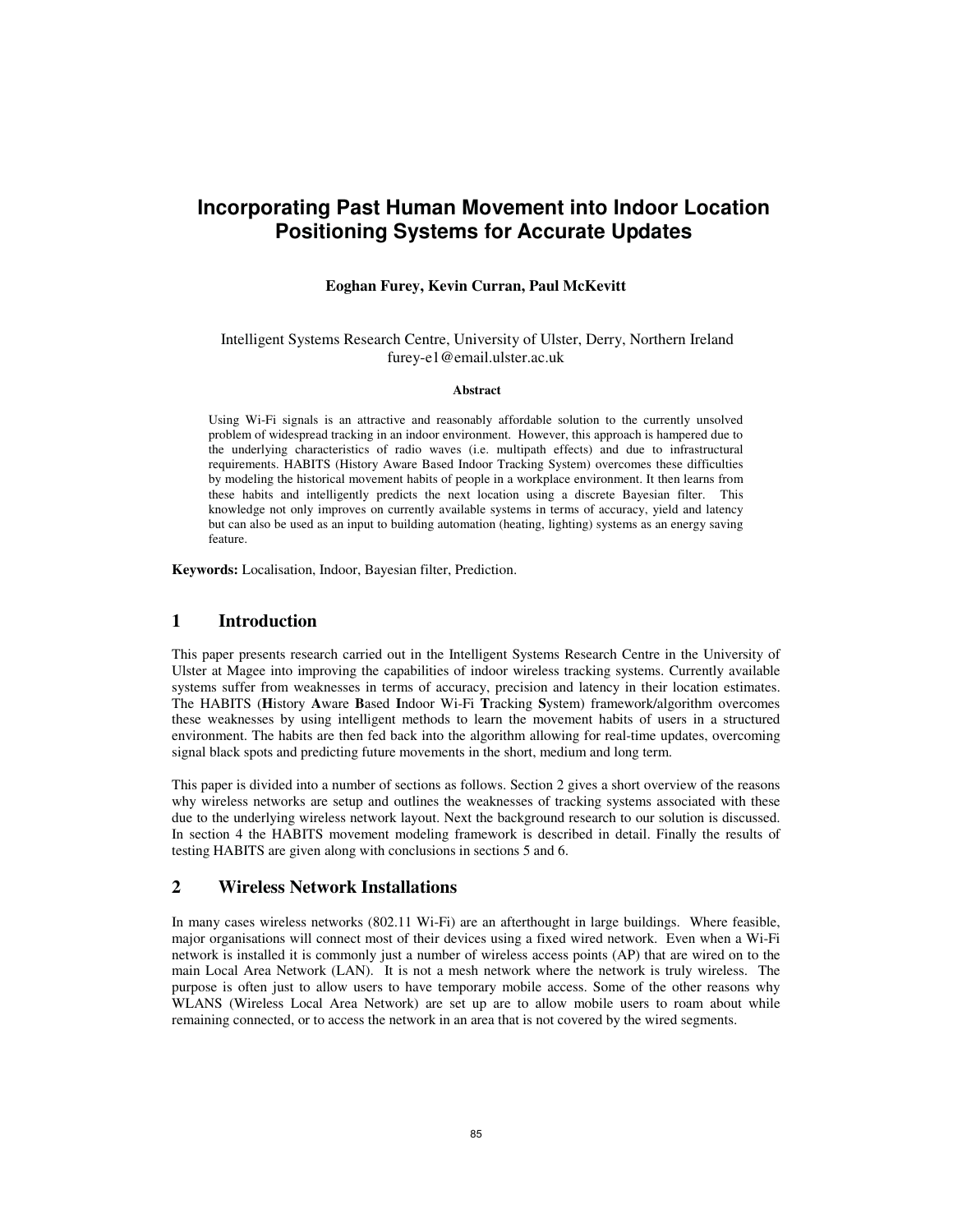When designing a WLAN indoors, a number of factors are considered. Foremost is the ability to transmit data to mobile devices at as high a rate as possible without losing Quality of Service (QOS) [1]. This needs to be done while installing as little extra infrastructure as possible. Unfortunately these goals aren't the same ones that the designer of indoor Wi-Fi tracking system thinks of. The positioning of Access Points (APs) for these two tasks is different. In terms of throughput, as few APs as possible are used as long as they cover the whole area. This is done to minimise costs and installation overhead time. Unfortunately this configuration is not what is required by the tracking system designer. For a tracking system to be effective a large number of reference points are usually required in order to make the system more accurate and effective. In the case of Wireless Local Area Network (WLAN) the reference points used for positioning are 802.11 wireless access points. The positioning of these is of the utmost importance, a zigzag pattern is usually recommended to ensure that the radio signal patterns in each area are suitably different from one another [2]. For the majority of users, the cost of trebling the number of APs is prohibitive. The extra cost and time involved is usually not worth it. Also most organisations have an existing WLAN in place that they would prefer to utilise (e.g. University). If it is a new installation in a high value, specialised site (mine, hospital, factory, etc) then the layout can be designed with tracking as the main aim but most users want to use their existing networks with minor or zero modifications.

In an indoor environment, radio signal attenuation (change in intensity as it travels through an object) and refraction (change in direction as it travels through a medium) are a major problem [3]. Radio Frequency (RF) signals bounce all over the place and factors such as furniture, people and/or temperature can all affect the way a signal travels around a building [3]. Real Time Locating System's designers attempt to overcome all this by using a combination of Received Signal Strength Indicators (RSSI) and probabilistic mathematical techniques like Kalman and Particle filters [4]. RSSI gives a relative measurement of the received signal strength at the device and intelligent filters attempt to overcome the uncertainty in the measurement by use of probabilistic smoothing and prediction techniques. Much research has been carried out on these methods [4] and many commercial systems/applications are available which allow for indoor localisation. This paper details a method which builds on top of these commercial systems and tries to improve accuracy using a different approach.

### **3 Solution background**

The University of Augsburg [5] have used various machine learning techniques and mathematical methods to model indoor movement patterns. Using these models, predictions of next location of a certain user have been made with 69% accuracy without pre-training and 96% accuracy with pre-training. Another study at the University of Freiberg [6] has shown that by using knowledge of previous movements, overall accuracy could be improved by 14.3% and estimations of the wrong room and wrong floor could be improved by 69.7% and 50% respectively. A recent study of mobile phone records also found that human mobility patterns were predictable 94% of the time [7].

A similar approach has been used in mature technologies like GPS navigation to predict where and when a user will reemerge from a tunnel. Also in cellular systems to predict which cell a mobile user will enter next. Using previous movements to help improve accuracy levels has been attempted in a number of studies ([8], [9]), but the focus has been on trying to improve the RSS based problems. This study does not try and improve on the RSS methods but instead uses the movement habits of users as a means of giving the system artificial intelligence. This knowledge is then used to overcome signal black spots and to predict where the user will travel to next.

In the Magee campus of the University of Ulster we have implemented and tested a number of Real Time Locating Systems (RTLS) and the results of these can be found in a study by JANet UK (Location Awareness trails) [10]. Of these, the Ekahau RTLS [2] utilizes the existing Wi-Fi network and in our tests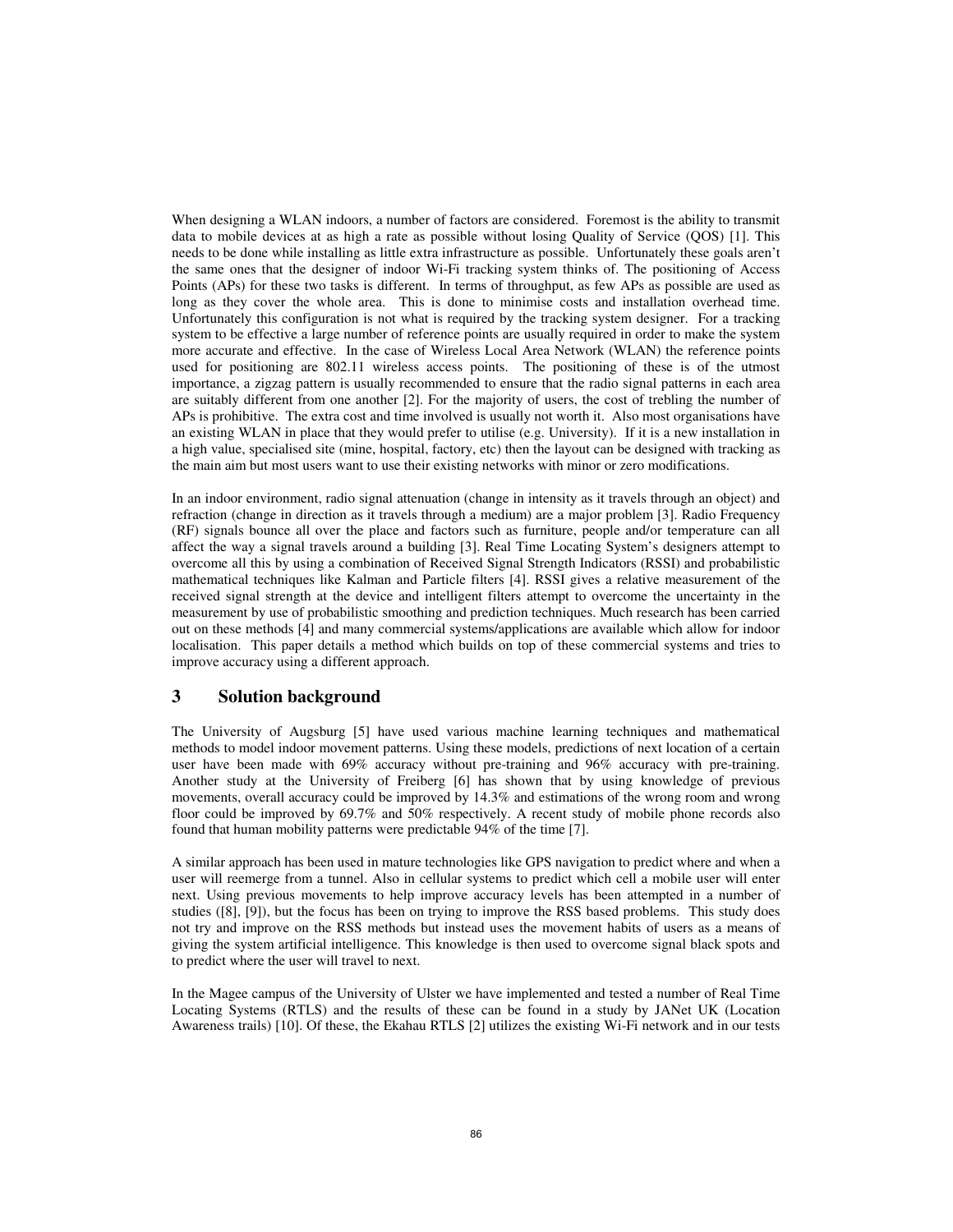achieved the best overall results. For this reason we use Ekahau as our test bed system. It does, however, contain a number of weaknesses. Fig 1 shows signal black spots where existing systems lose their accuracy.



**Figure 1: Black spots identified in building** 

It is these problems that our aptly named HABITS system attempts to overcome with the creation of a system that probabilistically learns the movement patterns of a user and uses this knowledge to intelligently predict where the user will go. Our solution is explained in the next section.

# **4 The HABITS Movement Modeling Framework**

While HABITS uses the same radio signals and equipment as other systems, it allows for positioning and continuous real time tracking with improved accuracy levels and in areas that were not previously accessible. HABITS will, however, only work in certain environments where people follow particular habitual movement patterns, for example work environments, factories, hospitals, etc. Figure 2 shows the context that HABITS can be used in. When a mobile device is tracked by Ekahau and the HABITS algorithm is applied, it can still be tracked when it is no longer within line of sight (LOS) of three or more APs. This is normally the minimum required for accurate localisation.



**Figure 2: Context of HABITS** 

Figure 3 gives a simplified overview of the operation of HABITS. Every five seconds is the highest frequency rate of position updates from Ekahau. These updates are often up to fifteen seconds apart. Each update is sent to HABITS along with historical movement data and from this an intelligent prediction is given of the next location. Short term predictions effectively fill in the blanks in between updates from the Ekahau system.

To implement the HABITS algorithm, the following procedure must be carried out. The movement paths of people indoors must first be represented as a graph structure. A topological map (graph) can be learned from the past movement data. This graph of the area is used along with the historical movement data of a person in order to calculate incidence & transition matrices. A number of inductive learning methods are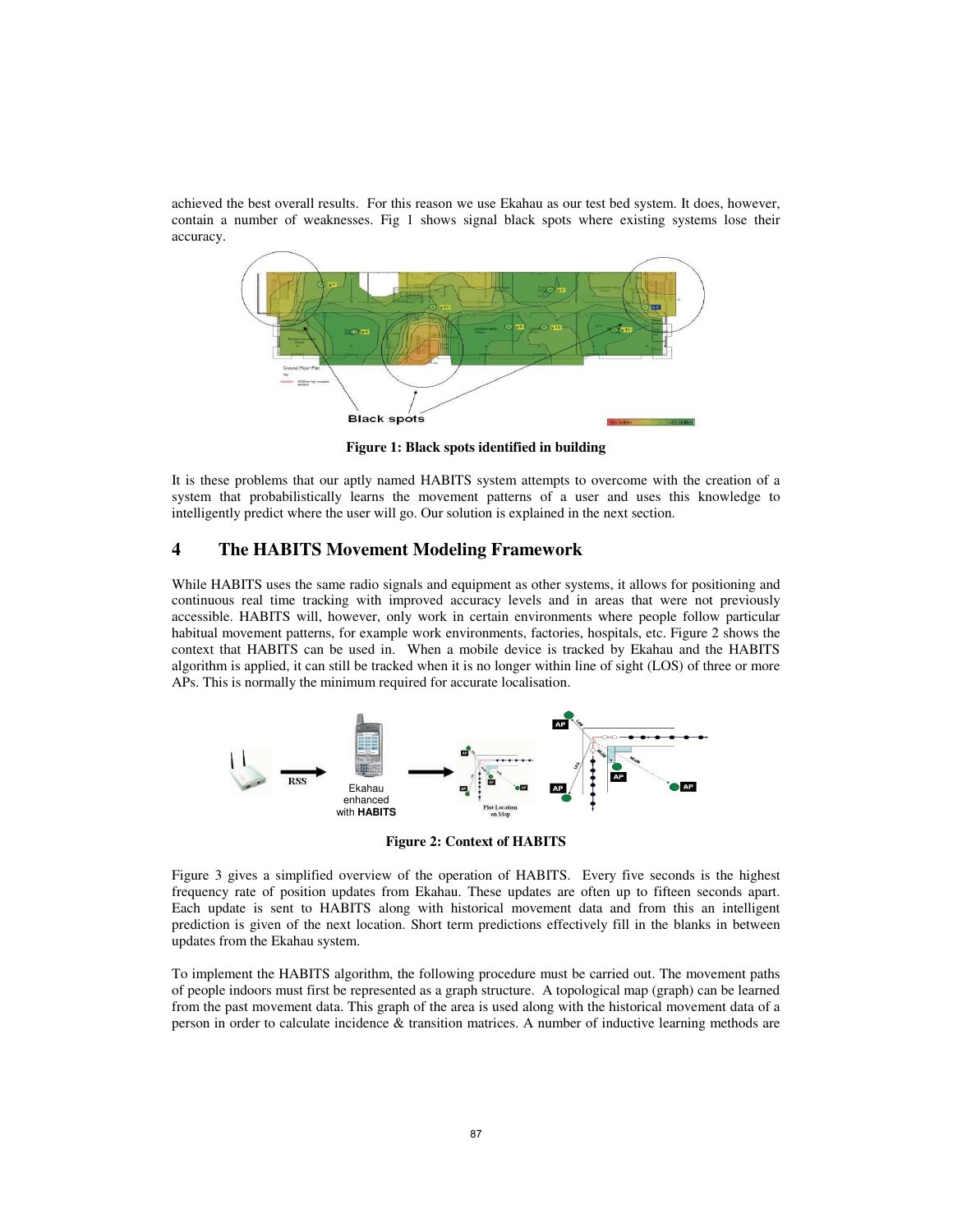used to extract patterns and fuzzy rules from the historical movement data. A discrete Bayesian filter is then used to fuse the various bits of data together to give a prediction which is then further refined by the use of a set of Fuzzy logic rules. Figure 4 represents this process in a simplified format.



**Figure 3: HABITS Architecture** 

In order to collect historical movement data a topological map of the test area must be created. A topological map is one which consists of a number of nodes representing places of interest which are connected by edges representing paths where a user may travel. An example of this type of map is the London underground where each station is represented by a node and the edges indicate paths between them. These maps are not drawn to scale. The value of a topological map is that it is basically a graph and can be represented as a matrix which makes it suitable for mathematical manipulation and processing. From the Ekahau positioning data it was identified that a number of areas were of particular significance. These areas are covered by zones in Ekahau which allow for reporting of when a person carrying a mobile Wi-Fi device enters or leaves them. The zones shown in Figure 4 represent areas that are passed through frequently on the ground and first floor in the MS building in the Universities of Ulster's Magee campus. Each of these zones can be considered to be a node in a connected graph. The positioning of these zones is calculated using a number of machine learning techniques, however the description of these is beyond the scope of this paper.



**Figure 4: Zones showing areas of interest**

The *edges* between *nodes* show paths that may be travelled and represent the movements of Wi-Fi tracked people in the building. The first thing to identify was the areas where a user often stopped, we called these *wait nodes* and they had already been identified during the zone placement phase. These wait nodes are often targets when a person is moving and equate to likely destinations during any movement sequence. The sequence of nodes from one wait node to another are called *paths* and the most common of these are called preferred paths. The nodes in between are known as transition nodes. A graphical representation of two floors in the test area is shown in figure 5 along with the particular node types.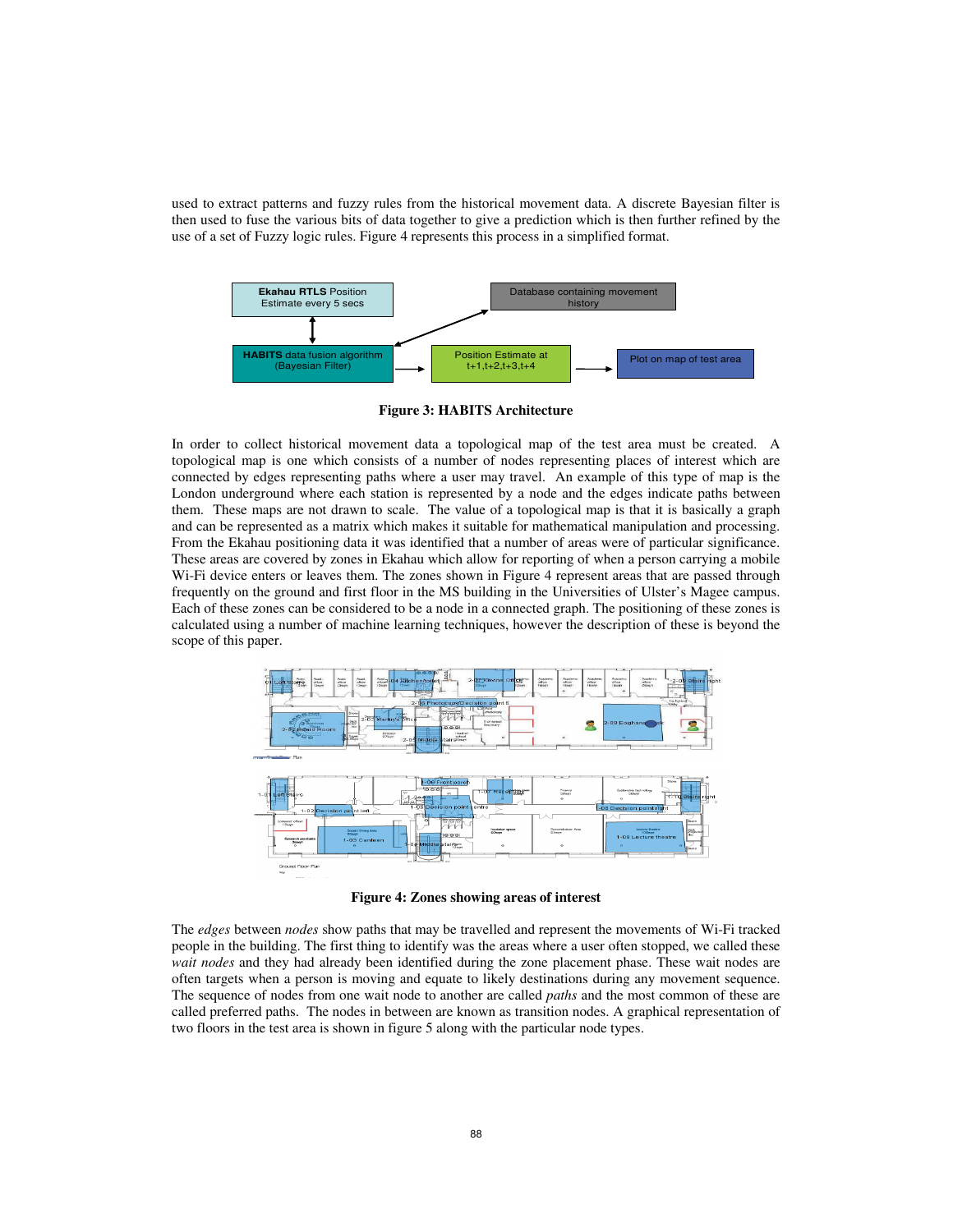

**Figure 5: MS building represented as a graph** 

A number of different matrices are necessary for our study (see Figure 6). An incidence matrix shows whether it is possible to travel directly from one node to another and also indicates the possible routes that a user may travel. If a path exists then a one is placed at that location, otherwise use a zero. A distance matrix may be combined with the incidence matrix to show the distance between nodes or the travel time from one node to the next. The ones in the previous matrix are replaced with the distance/time metrics. To gather movement patterns of a user, a count of the number of times a user passes through a node is kept and a Probability Density Function (PDF) for each node is calculated from this. This information is represented in a transition matrix. A small section of the transition matrix can be seen in Figure 7.

|    |                         |         |              | <b>FROM</b> |                         |         |   |  |
|----|-------------------------|---------|--------------|-------------|-------------------------|---------|---|--|
|    |                         | T.      | $\mathbf{z}$ | з           | $\overline{\mathbf{4}}$ | 5       | 6 |  |
|    |                         | $\circ$ | 0.167        | $\circ$     | $\circ$                 | $\circ$ | о |  |
| TO | $\mathbf{z}$            | 0.667   | $\circ$      | 0.077       | $\circ$                 | 0.019   | റ |  |
|    | з                       | $\circ$ | 0.667        | $\circ$     | $\circ$                 | 0.157   | о |  |
|    | $\overline{\mathbf{4}}$ | Ω       | $\circ$      | $\circ$     | $\circ$                 | 0.314   | O |  |
|    |                         |         |              |             |                         |         |   |  |

**Figure 6: A section of the transition matrix based on one months travel by a single user**

The transition matrix by itself gives only general predictions. A deeper analysis of the data was required to learn patterns of movement that would realistically equate to a users movement habits. Users often travel *preferred paths* at a particular time of day and the likelihood of particular destinations are increased or decreased at certain times of the day. For example, the probability of heading to the canteen increases between 12-1.30pm. The average travel speed was also found to be different for different users, therefore, the distance matrices need to be individually tweaked. It was also noticed that the speed of users when travelling together was often reduced to that of the slowest user indicating that they may be in conversation at these times. All of these patterns have to be considered.

Listed below are the main inputs into HABITS. These contain all the information necessary to make predictions as to where a Wi-Fi tracked user will travel to next.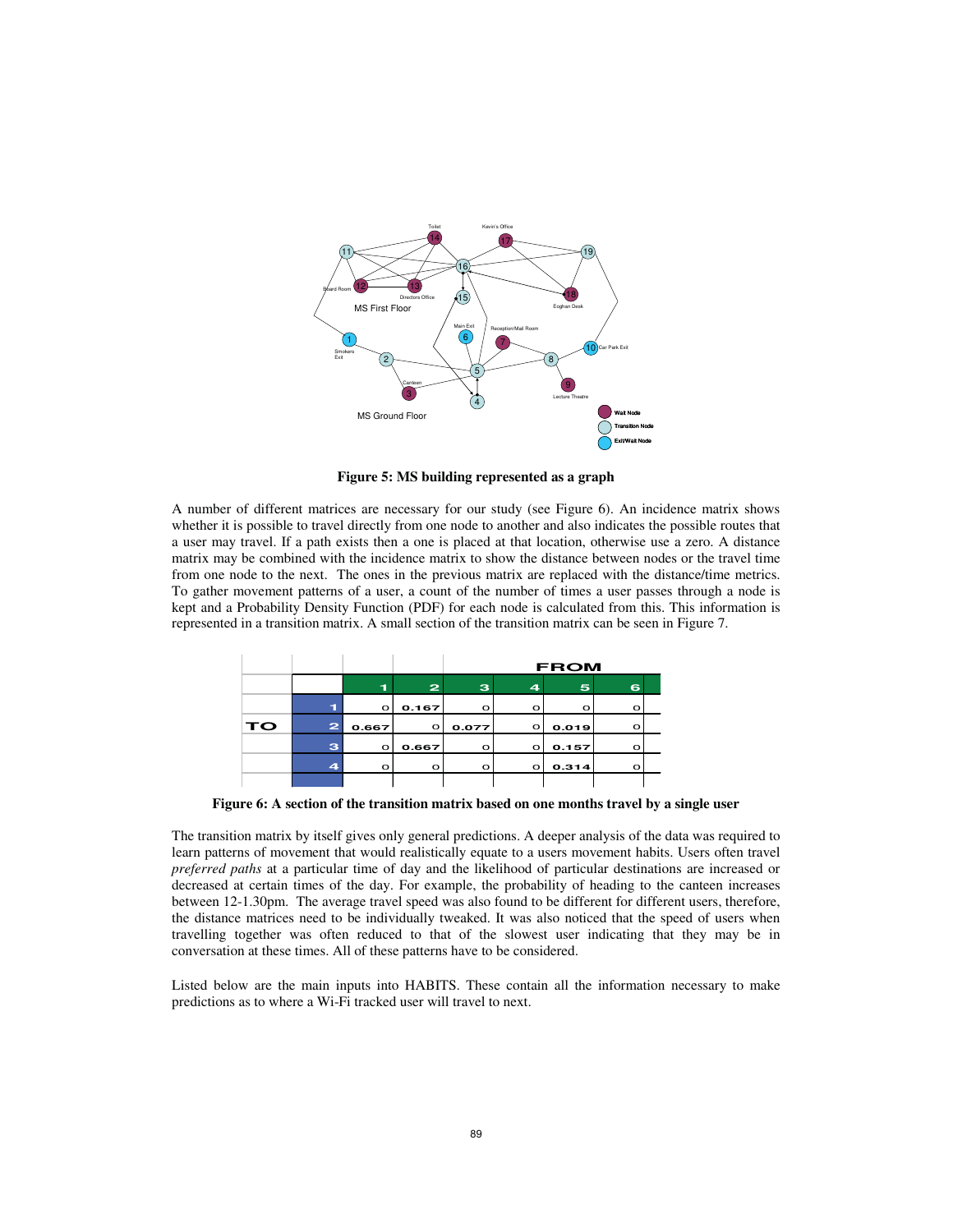- *Standard Inputs Some fixed some variable will be updated as new data arrives* 
	- o Incidence/Distance Matrix
	- o Transition Matrix showing initial transition probabilities
	- o Look-up table showing node types and common paths
	- o Average user speed
- *Factors that will affect weighting of probabilities represented as Fuzzy Rules* 
	- o Time of day (Morning/Lunch/Evening)
	- o Day of week
	- o Other users in same zone
	- *From Ekahau RTLS* 
		- o X,Y position estimate at timestamp *t*
		- o Confidence of estimate represented as a percentage
		- o Whether a device is in motion or stationary (tags are equipped with accelerometers)

The various inputs to the HABITS system listed here are combined using a number of artificial intelligence techniques. The first is an idea which is extensively used in robotics – that of a *Discrete Bayesian filter* [4]. This filter works in conjunction with the graph matrices and gives out a probability estimate for the next location or a number of possible locations when at a decision point/node. Pseudo code in Fig 7 shows the basic operation of a discrete Bayesian filter. This is basically a data fusion technique which uses Bayes theorem as a means of predicting the probability of moving from one node to the next. The various movement and sensor constraints are represented as mathematical models which work along with the updates from Ekahau to give a prediction of next location. However, this prediction alone isn't sufficient to model a user's movement habits accurately. Fuzzy Logic is derived from Fuzzy Set theory and is a technique used when reasoning is approximate rather than precise. *Fuzzy Rules* are similar to normal rules except that there are degrees of correctness. In this way we can represent ideas like "John *often* goes to the canteen for lunch".



**Figure 7: Pseudo Code for Discrete Bayesian Filter** 

The addition of the fuzzy rule base is to overcome one of the constraints of the Bayesian filter, namely that it is tied to the Markov assumption which states that all the necessary information needed to predict the next step is located in the current step. This doesn't hold true in our case so we've overcome it by the creation of a hybrid Bayesian-fuzzy filter/rule base which gives us the best of both and allows for extra habits to be included which don't fit into the discrete Bayesian filter as the diagram in Figure 8 shows.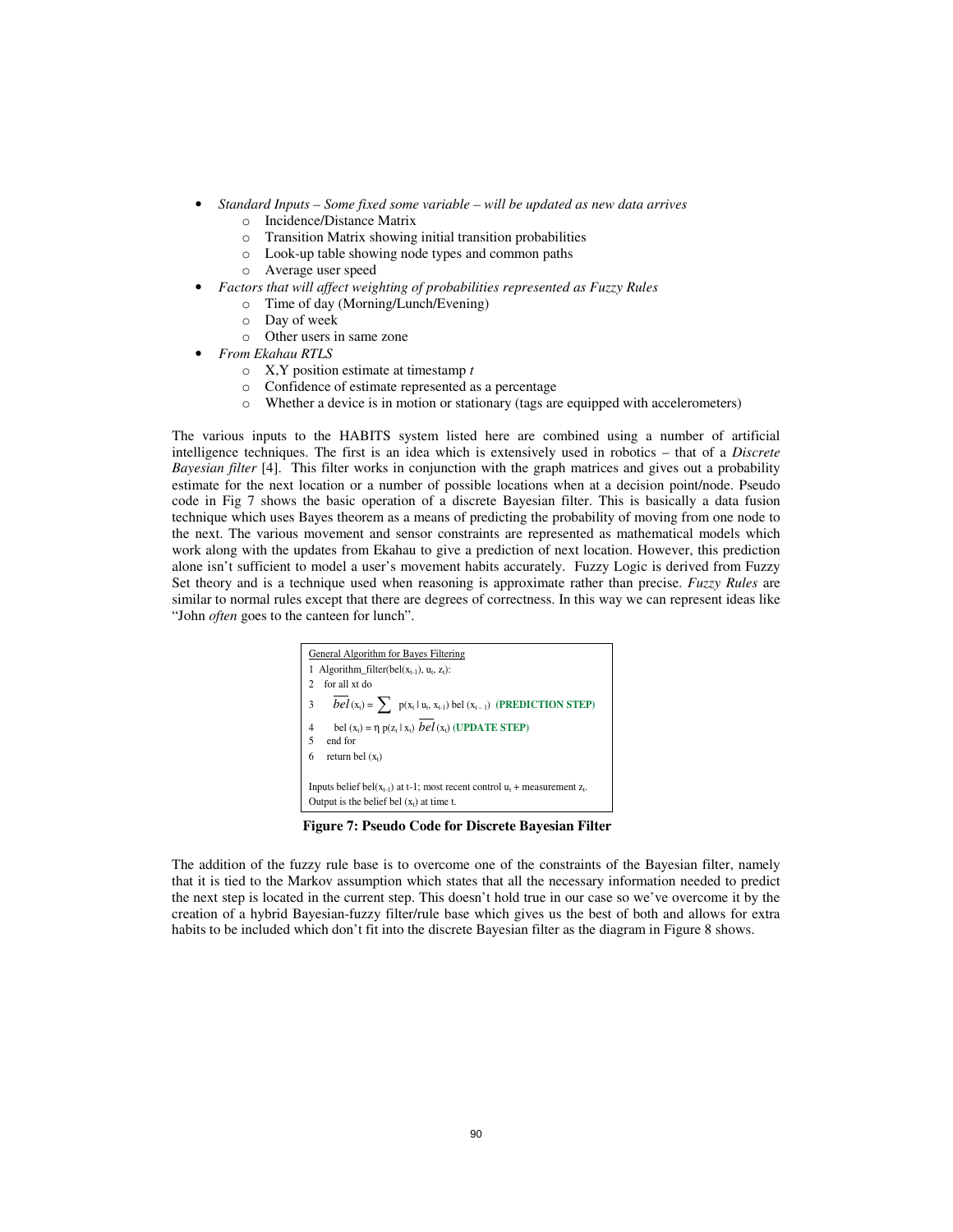

**Figure 8: Hybrid Bayesian-Fuzzy System**

An interesting and useful area of application for the HABITS framework could be in building automation control systems, specifically those that are dependent on the movement of people. Reportedly, Lighting and Heating, Ventilation and Air Conditioning (HVAC) account for approx 60% of a buildings energy costs [11]. HABITS gives short (<15 sec), medium (15 sec to a few mins) and long (a few hours) term predictions on the general movement habits of people in a work environment. If we use this knowledge of where people will travel within a building and when, then we also know where they are not likely to go! This knowledge could be used as input to an intelligent control system for heating and lighting in a large building.

# **5 Results**

In the test environment, HABITS improved on the standard Ekahau RTLS (market leading commercial system) in a number of key areas as listed in Table 1.

|                        | Accuracy        | Yield (in test | Latency     | Cost                 |  |  |  |  |  |  |
|------------------------|-----------------|----------------|-------------|----------------------|--|--|--|--|--|--|
|                        | (average)       | area)          |             |                      |  |  |  |  |  |  |
| Ekahau (APs            | $4.5 \text{ m}$ | 80%            | $5-15$ secs | Ekahau RTLS          |  |  |  |  |  |  |
| configured for data    |                 |                |             |                      |  |  |  |  |  |  |
| <i>communication</i> ) |                 |                |             |                      |  |  |  |  |  |  |
| Ekahau plus Bayesian   | 6 m (includes)  | 97%            | 1 sec       | Ekahau RTLS          |  |  |  |  |  |  |
| <i>filter only</i>     | wrong guesses)  |                |             |                      |  |  |  |  |  |  |
| Ekahau plus Bayesian   | 2 <sub>m</sub>  | 97%            | 1 sec       | Ekahau RTLS          |  |  |  |  |  |  |
| filter and fuzzy rules |                 |                |             |                      |  |  |  |  |  |  |
| Ekahau with 5 extra    | 2 <sub>m</sub>  | $100\%$        | $5-15$ sec  | Ekahau RTLS plus     |  |  |  |  |  |  |
| APs per floor          |                 |                |             | Approx $£100$ per AP |  |  |  |  |  |  |
|                        |                 |                |             |                      |  |  |  |  |  |  |

| Table 1: Results of testing HABITS |  |  |  |  |  |
|------------------------------------|--|--|--|--|--|
|------------------------------------|--|--|--|--|--|

• Accuracy (closeness of position fix to the true (but unknown)).

- Yield (the ability to get position fixes in all environments in test area).
- Latency (time delay between each position fix), HABITS always gives a positioning estimate, even though it may have a probability of less than one associated.
- Savings over existing indoor tracking systems in terms of extra infrastructure required.